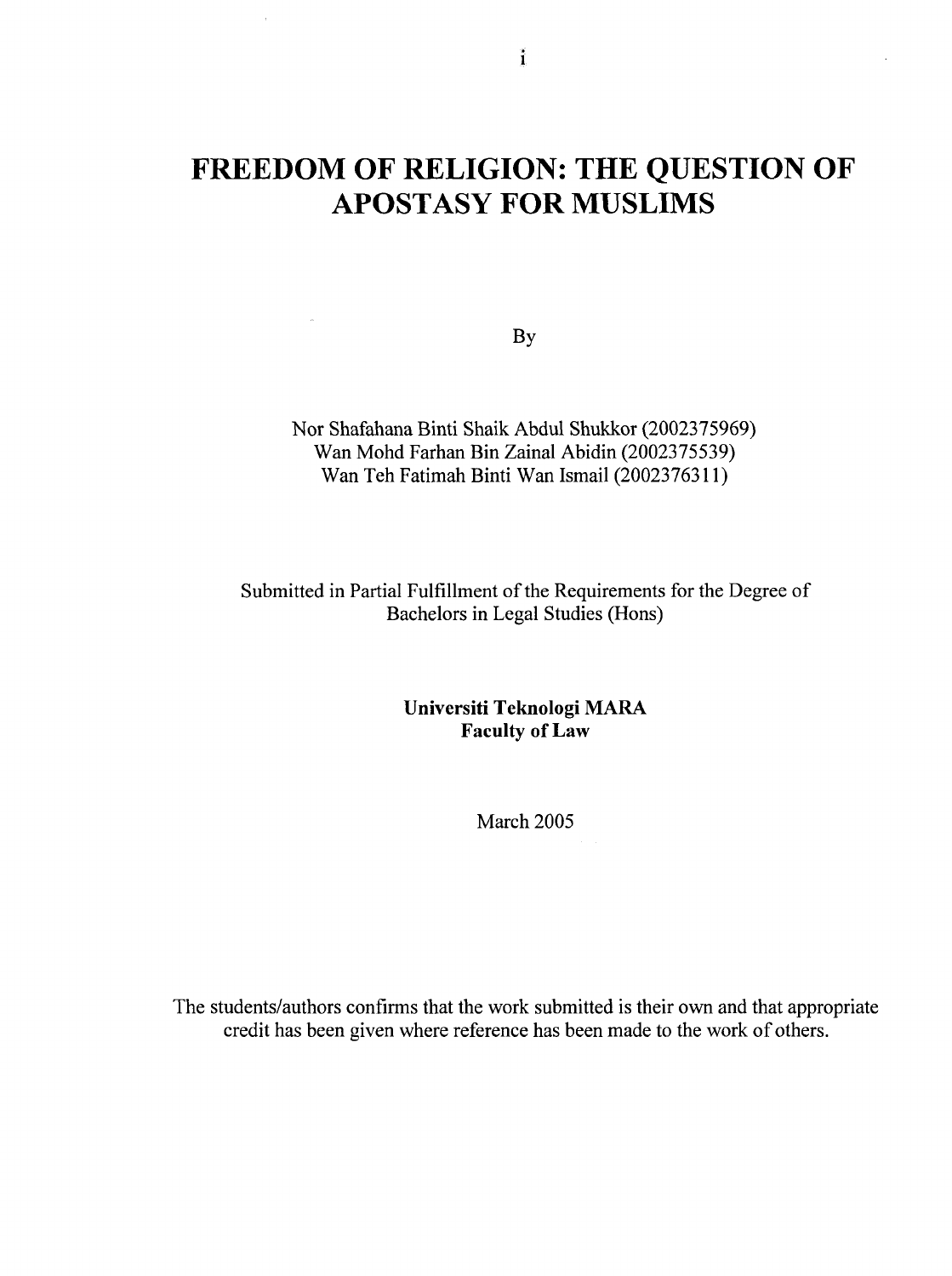#### **ACKNOWLEDGEMENT**

This research project has been carried out by a team which has included Wan Teh Fatimah Binti Wan Ismail, Nor Shafahana Binti Shaik Abdul Shukkor and Wan Mohd Farhan Bin Zainal Abidin. Wan Teh's contribution to the project has been Chapter 1 and Chapter 4. As for Shafahana's contribution to the project has been Chapter 2 and Chapter 3. Lastly, Farhan's contribution to the project has been Chapter 5 and Chapter 6.

First and foremost, to the one and only God Al-Mighty, Allah s.w.t for His blessings and awarding us with patience and strength throughout the period of finishing this project paper in which all of us went through uncountable ordeals for the topic is rather controversial.

Next, to our ever dearest supervisor Dr. Md. Amin Haji Abdul Rahman for his patience, tolerance and guidance throughout the period of this project paper. Again we thank God for giving us the chance to be under his supervisions. Alhamdulillah.

Words of appreciation and endless gratitude to the interviewees for allocating time from their hectic schedule to be interviewed by us, Mdm Shamrahayu Az Aziz of UIA, Dr. Zainal Azam B Abd. Rahman of IKIM, Haji Zainul Rijal Abu Bakar of the Persatuan Peguam Syarie Malaysia, Datuk Shaik Daud Bin Haji Shaik Ismail, Yang Arif Tuan Haji Saarani Bin Haji Ismail, Sis Razlina of Sisters in Islam and last but not least Professor Dr. Shad Saleem Faruqi of UiTM

We also would like to thank our parents, friends, each other and not forgetting our Dean, Associate Professor Pn. Ramlah Binti Mohd Noh for the endless support and encouragements.

Any unmentioned names or bodies but had contributed to this project paper either consciously or subconsciously, we thank you from the bottom of our hearts.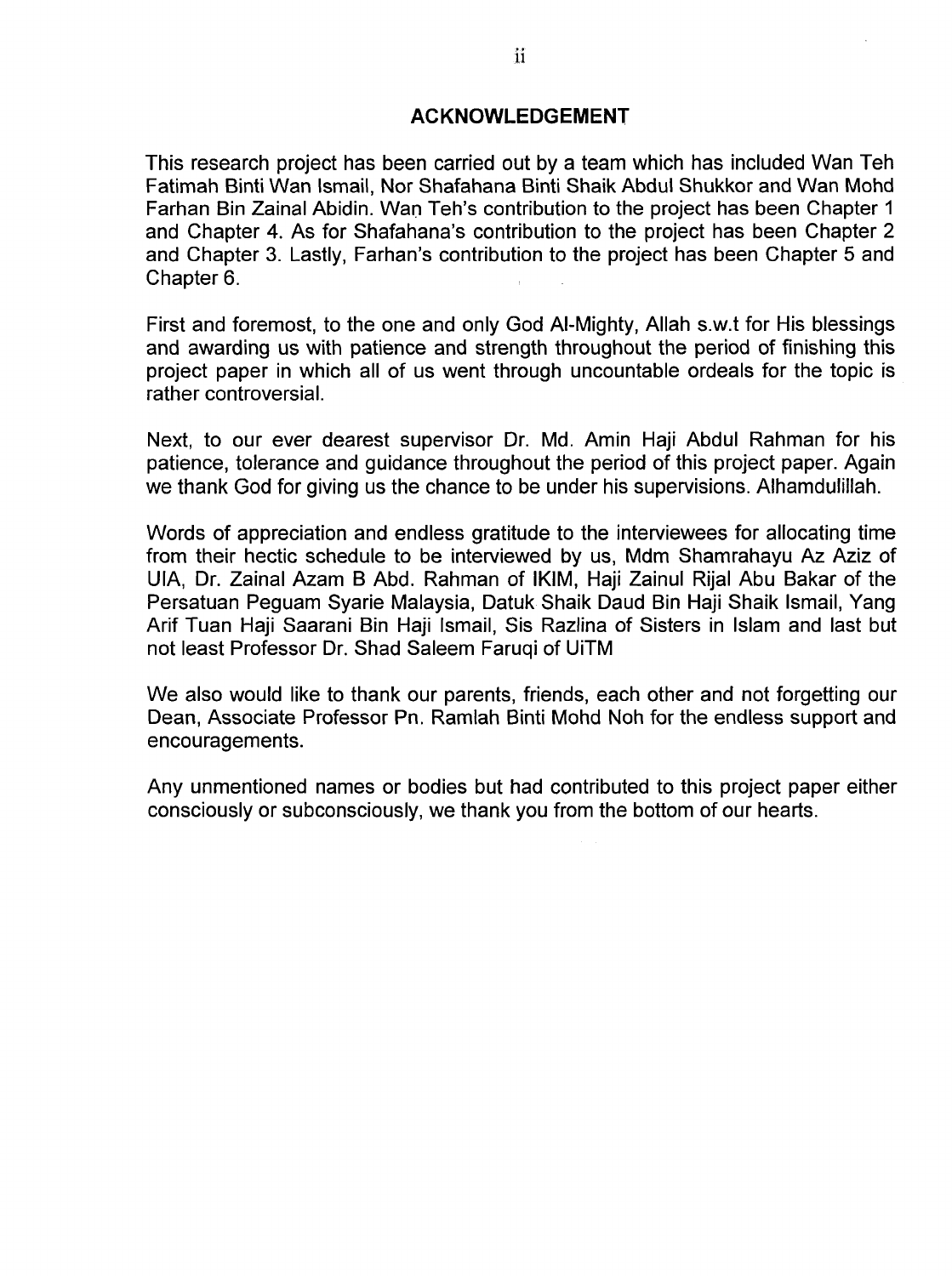#### **ABSTRACT**

The fundamental aim of this study is to examine whether Muslims in Malaysia have the right to opt out of their faith and choose another as compared to the rights given to the non-Muslims. We have done a study based on interpretation of relevant statutes and looked at the judicial decisions decided on leading cases. We have also compared and contrasted the law and cases and other doctrines involving Muslims and non-Muslims. Interviews have been conducted in order to obtain different views namely on the point of view of legal scholars and Islamic scholars. It can be said that a Muslim who wishes to apostate should go to the Syariah court to be renounced as a Muslim for the Civil court do not have the jurisdiction to do so. By this research we hope to increase awareness among the public regarding laws on apostasy in Malaysia besides proposing to have a change in the said law.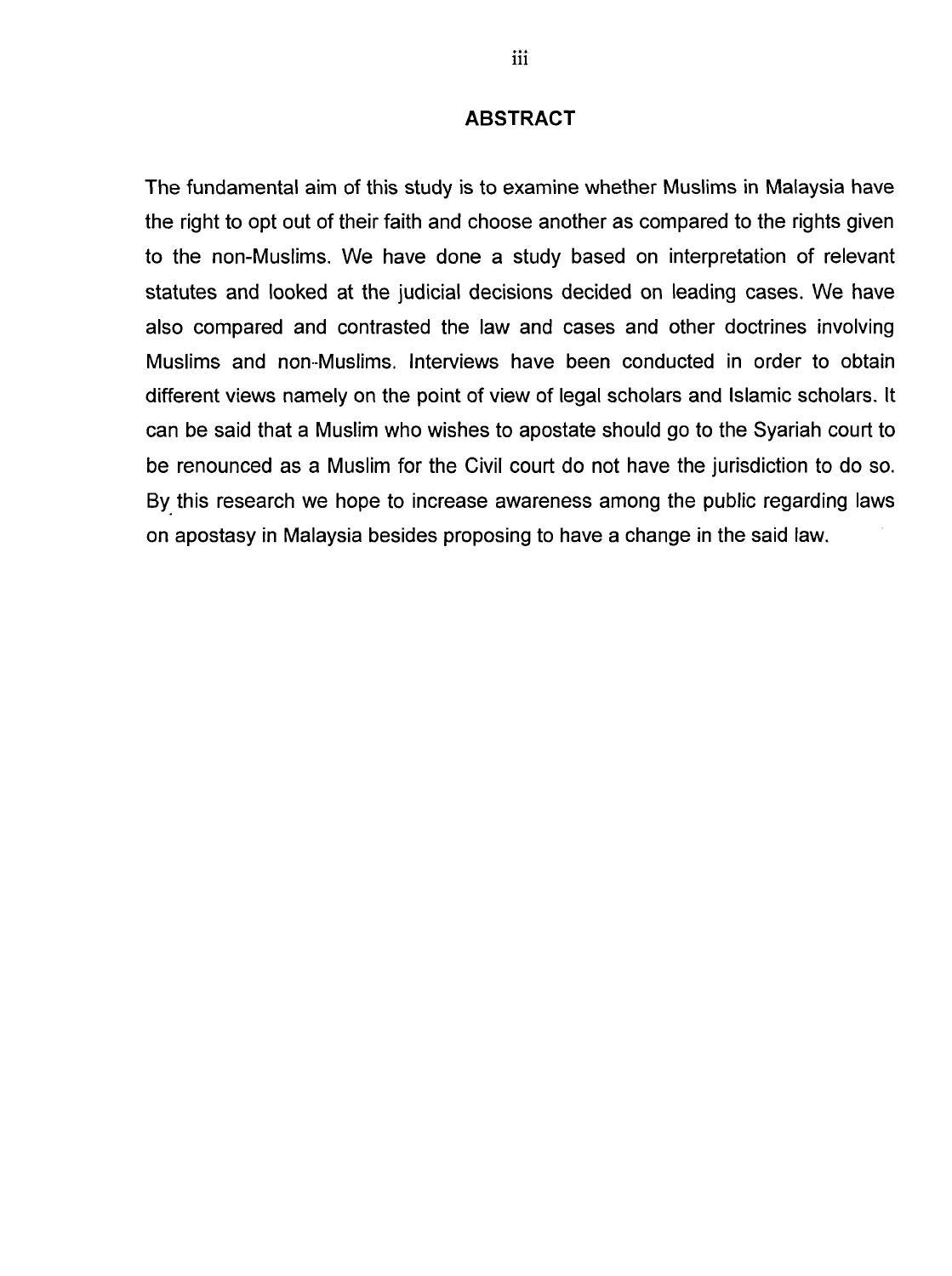#### **TABLE OF CONTENTS**

| Acknowledgement      | ñ    |
|----------------------|------|
| Abstract             | iii  |
| Contents             | iv   |
| List of Cases        | vi   |
| List of Statutes     | vii  |
| List of Declarations | viii |

## **CHAPTER ONE: INTRODUCTION**

| 1.0     | Introduction                      |   |
|---------|-----------------------------------|---|
| 1.1     | Background                        |   |
| 1.2     | Purpose of Research               | 6 |
| 1.3     | <b>Statement of Problem</b>       | 6 |
| $1.4$ . | Methodology of Research           | 7 |
| 1.5     | <b>Research Questions</b>         | 7 |
| 1.6     | Significance of Study             |   |
| 1.7     | Scope and Limitations of Research |   |
| 1.8     | <b>Outline of Research</b>        | 8 |

## **CHAPTER TWO: APOSTASY**

| 2.0 | Introduction                    |    |
|-----|---------------------------------|----|
| 2.1 | Definition of Apostasy          |    |
| 2.2 | Civil Perspective on Apostasy   | 14 |
| 2,3 | Syariah Perspective on Apostasy |    |
| 2.4 | Conclusion                      | 20 |

#### **CHAPTER THREE: MALAYSIAN LAW RELATING TO APOSTASY**

| 3.0 | Introduction                                               | 21 |
|-----|------------------------------------------------------------|----|
| 3.1 | Syariah law regarding Apostasy                             | 22 |
|     | Syariah law Regarding Apostasy in Negeri Sembilan<br>3.1.1 | 22 |
|     | 3.1.2 Syariah law Regarding Apostasy in Melaka             | 23 |
|     | 3.1.3 Syariah law Regarding Apostasy in Kelantan           | 24 |
|     | 3.1.4 Syariah law Regarding Apostasy in Selangor           | 25 |
| 3.2 | Civil law regarding Apostasy                               | 25 |
| 3.3 | <b>Which Law Prevails?</b>                                 | 26 |
| 3.4 | Conclusion                                                 | 29 |
|     |                                                            |    |

## **CHAPTER FOUR: FACTORS CONTRIBUTING TO APOSTASY**

| $4.0$ Introduction | 30 |
|--------------------|----|
| 4.1 Love           |    |
| 4.2 Education      | 32 |
|                    |    |